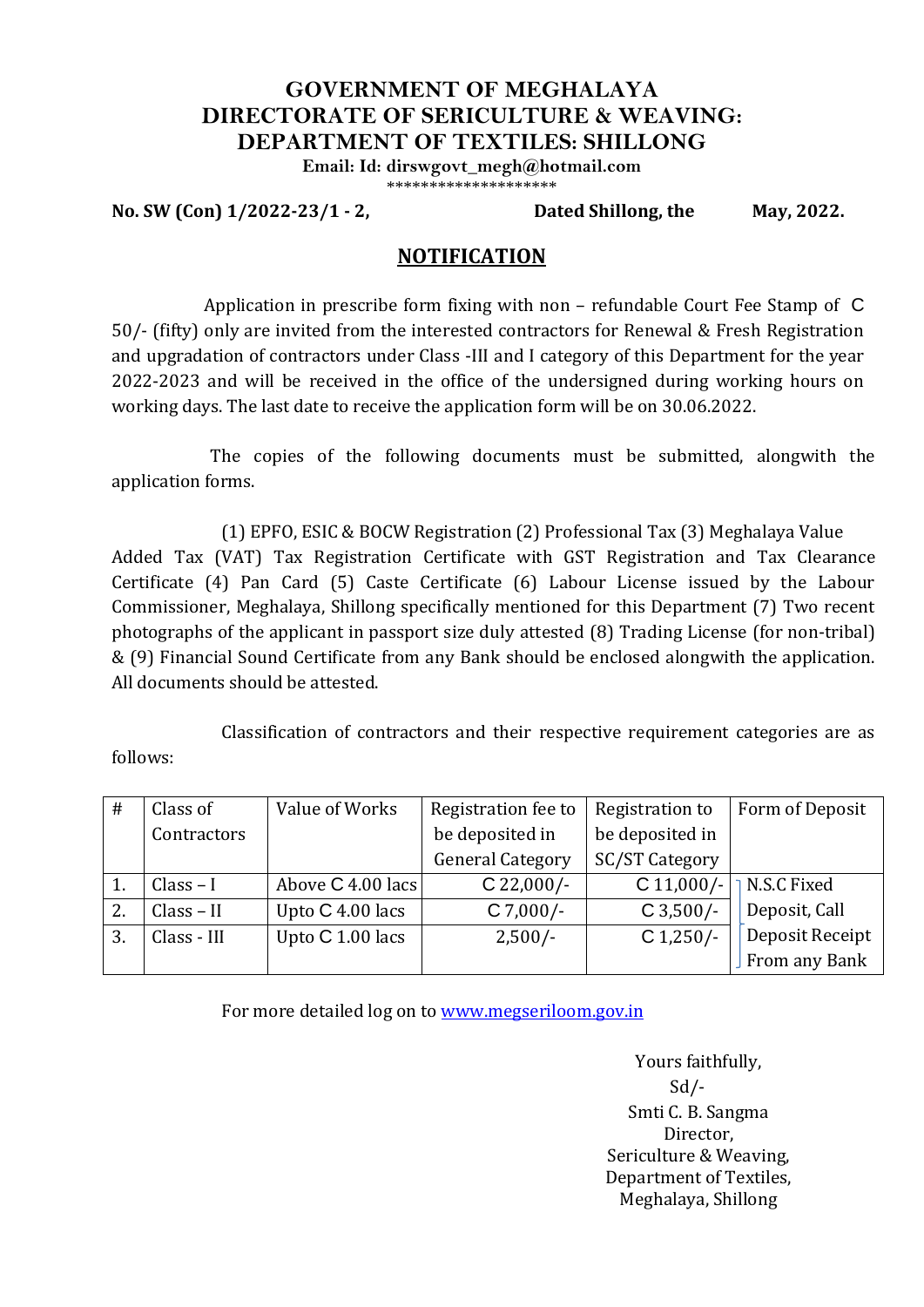Copy to:

- 1. The Under Secretary to the Government of Meghalaya Sericulture and Weaving Department, Shillong.
- 2. The Director of Printing & Stationery, Meghalaya, Shillong with a request to kindly arrange for publication as the above notification in consecutive issue of Meghalaya Gazette.
- 3. The Directorate of information and public relation (DIPR), Meghalaya, Shillong with a request to arrange to publish the notification for registration of Contractors as instructed vide your letter no. ML 8/2003/167, Dated 21st April, 2010.
- 4. The Deputy Commissioner, Shillong, Jowai, Nongstoin, Nongpoh, Tura, Williamnagar, Baghmara, Khliehriat, Mawkyrwat, Resubelpara and Ampati.
- 5. The Secretary, Khasi Hills Autonomous District Council (KHADC) Jaintia Hills Autonomous District (JHADC), Garo Hills Autonomous District Council (GHADC).
- 6. The Chief Engineer, Public Work Department (PWD) (Building) Meghalaya, Shillong.
- 7. The State Informatics Officer, NIC, NIC Building with a request to get the 'Notification' 2022-2023 hosted in the Department website [\(www.megseriloom.gov.in\)](http://www.megseriloom.gov.in/).
- 8. The Joint Director Sericulture and Weaving, Tura.
- 9. The Zonal Officer Sericulture Shillong/ Tura.
- 10. The Zonal Officer Weaving Shillong/ Tura.
- 11. The Principal Sericulture Training Institute, Ummulong/Handloom Training Institute, Mendipathar.
- 12. The Sericulture Research Officer, Shillong.
- 13. The District Sericulture Officer, Shillong/ Nongpoh/ Nongstoin/ Jowai/ Williamnagar/ Tura/ Tura I/c Baghmara/ Resubelpara.
- 14. The Sericulture Development Officer, Tikrikilla.
- 15. The District Handloom Officer Nongpoh/ Nongstoin/ Jowai/ Williamnagar/ Tura/ Tura I/c Baghmara/ Dilma P. O. Mendipatahar.
- 16. The Engineer Supervisor, Shillong.
- 17. The Office Notice Board.

 $Sd$  /-Smti C. B. Sangma Director, Sericulture & Weaving, Department of Textiles, Meghalaya, Shillong.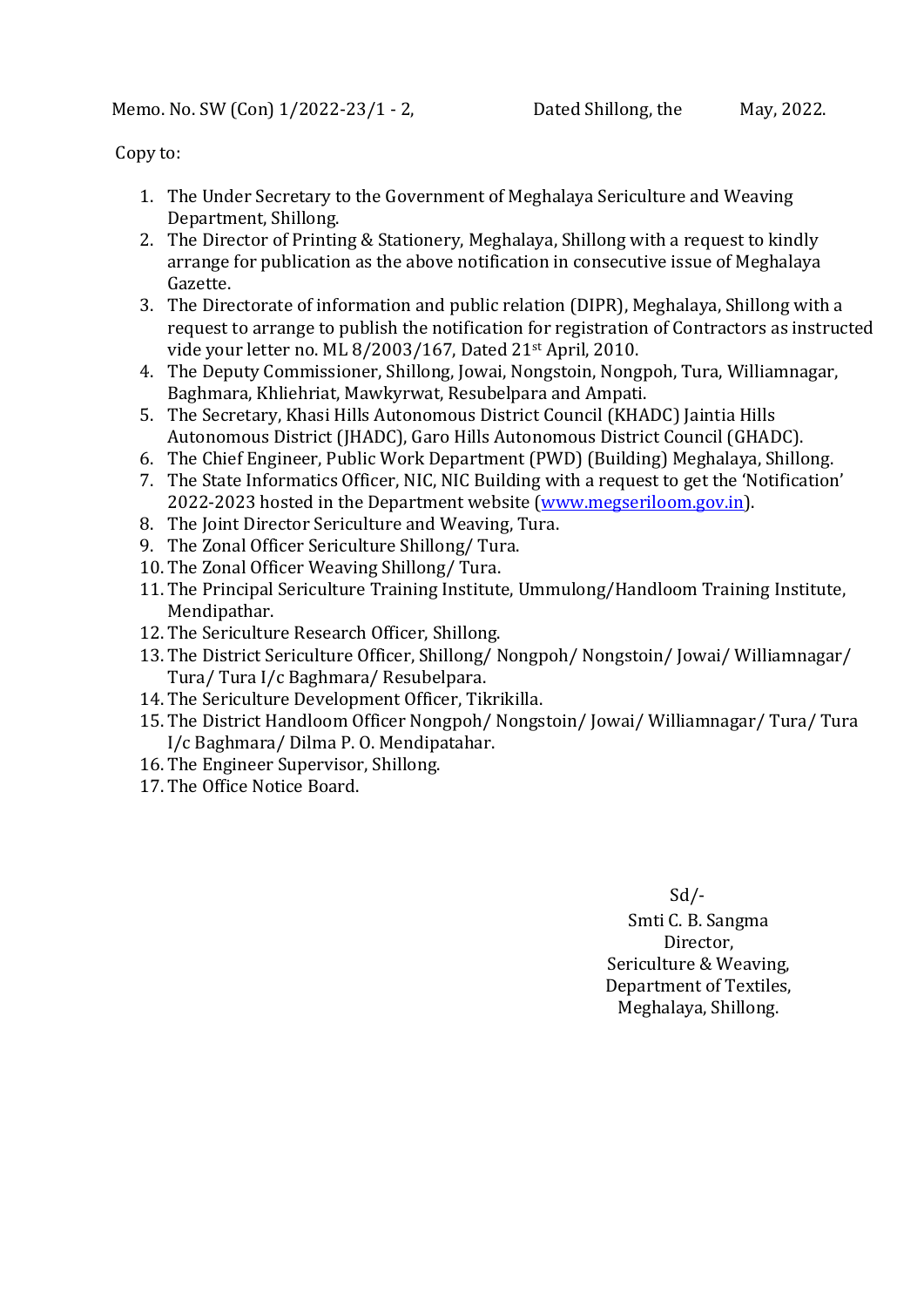## **GOVERNMENT OF MEGHALAYA DIRECTORATE OF SERICULTURE & WEAVING: DEPARTMENT OF TEXTILES: SHILLONG Email: Id: dirswgovt\_megh@hotmail.com** \*\*\*\*\*\*\*\*\*\*\*\*\*\*\*\*\*\*\*\*

**No. SW (Con) 1/2022-23/1 - 2, Dated Shillong, the May, 2022.** 

## **NOTIFICATION**

Application in prescribe form fixing with non – refundable Court Fee Stamp of C 50/- (fifty) only are invited from the interested contractors for Renewal & Fresh Registration and upgradation of contractors under Class -III, II and I category of this Department for the year 2022-2023 and will be received in the office of the undersigned during working hours on working days. The last date to receive the application form will be on 30.06.2022.

For more detailed log on to www.megseriloom.govin

Yours faithfully,

Sd/- Smti C. B. Sangma Director, Sericulture & Weaving, Department of Textiles, Meghalaya, Shillong.

Memo. No. SW (Con) 1/2022-23/1 - 2, Dated Shillong, the May, 2022.

Copy to:

1. The Directorate of Information and Public Relations (DIPR), Meghalaya, Shillong with a request to arrange to publish the notification for registration of contractors as instructed vide your letter No. ML. 8/2003/167, Dated 21st April, 2010.

> $Sd$  /-Smti C. B. Sangma Director, Sericulture & Weaving, Department of Textiles, Meghalaya, Shillong.